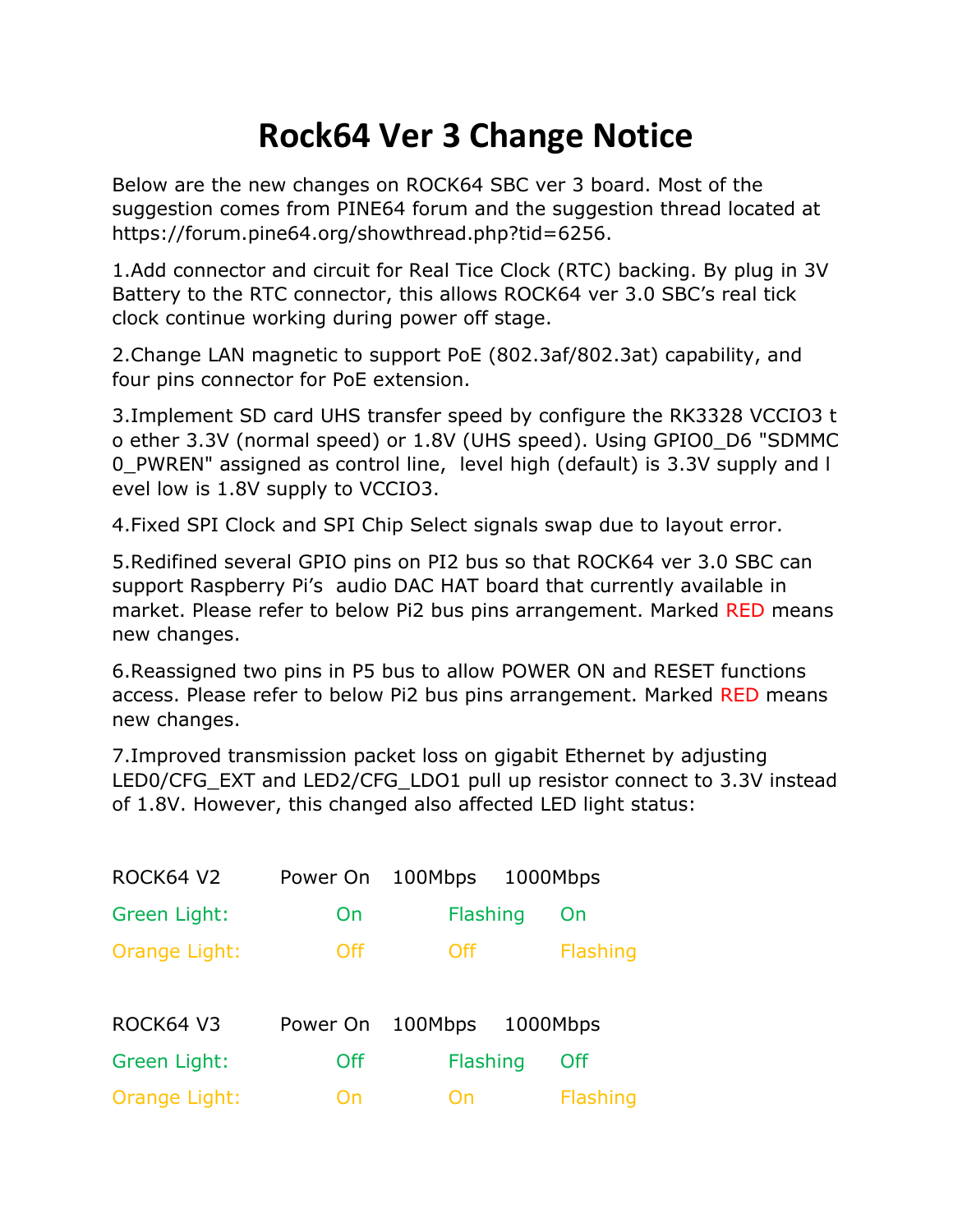## **Rock64 V3 Definition ver3.0**

## **Pi-2 Connector**

|                         | 3.3V                          | $\mathbf{1}$ | $\overline{2}$ | 5V                     |              |
|-------------------------|-------------------------------|--------------|----------------|------------------------|--------------|
| GPIO2_D1 (I2C0_SDA)     |                               | 3            | 4              | 5V                     |              |
| GPIO2_D0 (I2C0_SCL)     |                               | 5            | 6              | <b>GND</b>             |              |
| GPIO1_D4 (CLK32KOUT_M1) |                               | 7            | 8              | GPIO2_A0 (UART2_TX_M1) |              |
|                         | <b>GND</b>                    | 9            | 10             | GPIO2_A1 (UART2_RX_M1) |              |
| $[IR_RX]$               | GPIO2 A2                      | 11           | 12             | GPIO2_C2 (I2S1_SCLK)   |              |
|                         | GPIO0 A0                      | 13           | 14             | <b>GND</b>             |              |
| [UART1 TX]              | GPIO3 A4                      | 15           | 16             | GPIO3 A5               | [UART1_RTS]  |
|                         | 3.3V                          | 17           | 18             | GPIO3 A6               | $[UART1_RX]$ |
|                         | GPIO3_A1 (SPI_TXD_M2)         | 19           | 20             | <b>GND</b>             |              |
|                         | GPIO3_A2 (SPI_RXD_M2)         | 21           | 22             | GPIO3 A7               | [UART1_CTS]  |
|                         | GPIO3_A0 (SPI_CLK_M2)         | 23           | 24             | GPIO3_B0 (SPI_CSN0_M2) |              |
|                         | <b>GND</b>                    | 25           | 26             | GPIO2_B4 (SPI_CSN1_M0) |              |
| [PWM0]                  | GPIO2_A4 (I2C1_SDA)           | 27           | 28             | GPIO2_A5 (I2C1_SCL)    | [PWM1]       |
|                         | GPIO2 A3                      | 29           | 30             | <b>GND</b>             |              |
|                         | GPIO0 A2                      | 31           | 32             | GPIO2_C6 (I2S1_SDIO3)  |              |
|                         | GPIO2_C5 (I2S1_SDIO2)         | 33           | 34             | <b>GND</b>             |              |
|                         | <b>GPIO2_C1 (I2S1_LRCKTX)</b> | 35           | 36             | GPIO2_C4 (I2S1_SDIO1)  |              |
|                         | GPIO2_C0 (I2S1_LRCKRX)        | 37           | 38             | GPIO2_C3 (I2S1_SDI)    |              |
|                         | <b>GND</b>                    | 39           | 40             | GPIO2 C7 (I2S1 SDO)    |              |

Note: [xxx] is secondary function